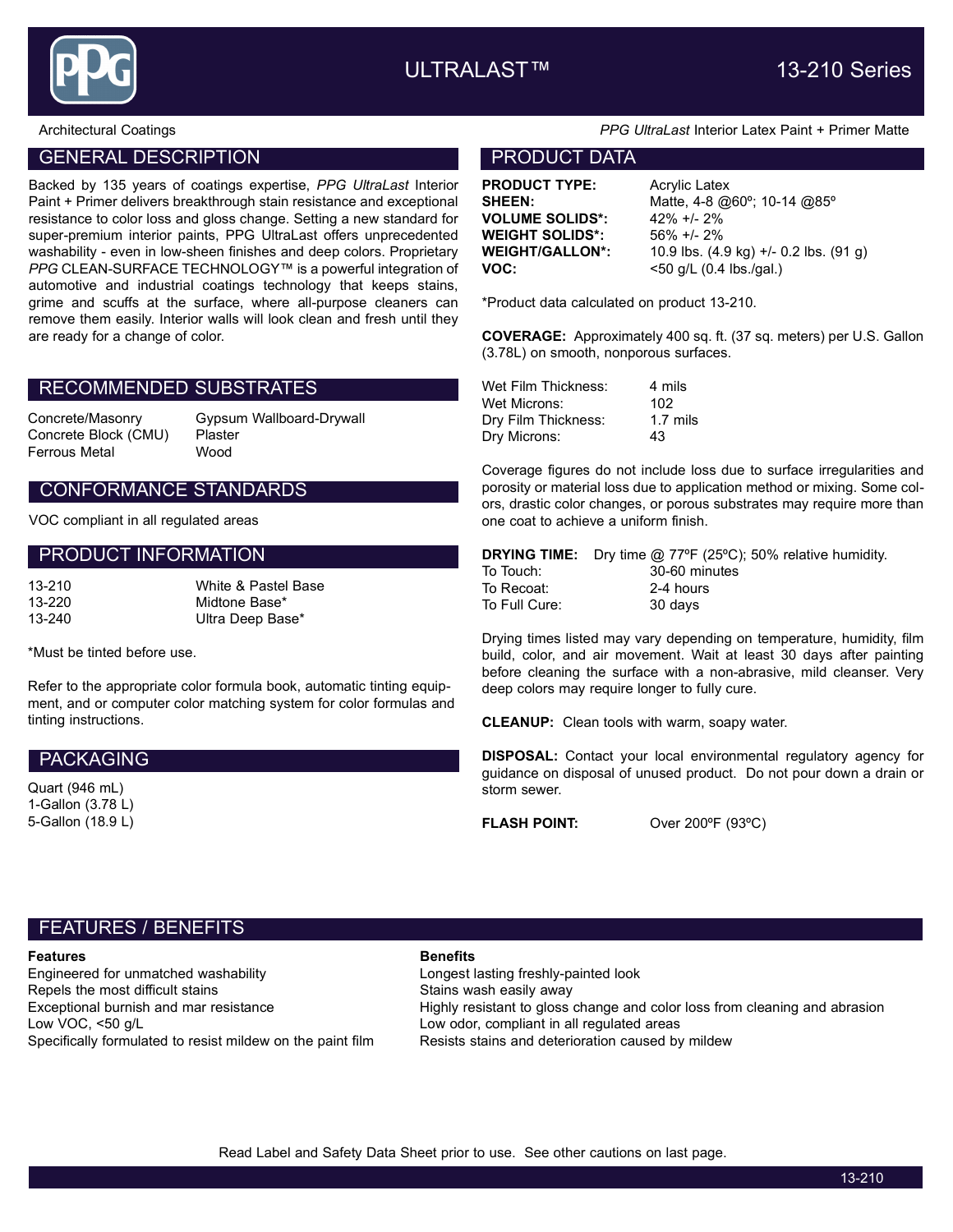Architectural Coatings PPG UltraLast Interior Latex Paint + Primer Matte

# GENERAL SURFACE PREPARATION

Surface must be clean and dry. Remove all loose, peeling paint, dirt, grease, and any other surface contaminants. Putty all nail holes and caulk all cracks and open seams. Sand all glossy, rough, and patched surfaces. Plaster, concrete, and masonry surfaces must be completely dry, free of efflorescence, and allowed to cure for 30 days prior to painting. When applied to an uncoated substrate or to bare wood, two coats are required with the first coat acting as the primer. Uncoated substrates, repaired surfaces, or lightly stained areas may require additional coats. For severe stains, water marks, and other challenging conditions, such as bare metal or chalky surfaces, use an appropriate specialty primer.

WARNING! If you scrape, sand, or remove old paint, you may release lead dust or fumes. LEAD IS TOXIC. EXPOSURE TO LEAD DUST OR FUMES CAN CAUSE SERIOUS ILLNESS, SUCH AS BRAIN DAMAGE, ESPECIALLY IN CHILDREN. PREGNANT WOMEN SHOULD ALSO AVOID EXPOSURE. Wear a properly fitted NIOSH-approved respirator and prevent skin contact to control lead exposure. Clean up carefully with a HEPA vacuum and a wet mop. Before you start, find out how to protect yourself and your family by contacting the USEPA National Lead Information Hotline at 1‑800‑424‑LEAD or log on to www.epa.gov/lead. Follow these instructions to control exposure to other hazardous substances that may be released during surface preparation.

CONCRETE/MASONRY: New concrete and masonry should cure for at least 30 days and preferably 90 days prior to priming and painting. The pH of the substrate must be less than 10 before painting.

CONCRETE BLOCK (CMU): Mortar should cure for at least 30 days and preferably 90 days prior to painting. Fill block with an appropriate block filler.

FERROUS METAL: The surface must be cleaned thoroughly to remove any dust, rust, and surface contaminants, and then primed.

GYPSUM WALLBOARD-DRYWALL: Prior to painting the substrate, nails or screws should be countersunk, and along with any indentations, should be mudded flush with the surface, sanded smooth, and cleaned to remove any dust.

PLASTER: Plaster, hardcoat, skim coat, or other alkaline surfaces should be allowed to cure for at least 30 days prior to priming and painting. The pH of the substrate must be less than 10 before painting.

WOOD: Countersink all nails, putty flush with surface. Unpainted wood or wood in poor condition should be sanded smooth, wiped clean, then primed. Any knots or resinous areas must be sealed before painting.

### RECOMMENDED PRIMERS

Concrete/Masonry 4-603XI, 17-921XI Concrete Block (CMU) 6-7, 6-15XI Ferrous Metal 4020, 90-712, 90-912 Gypsum Wallboard-Drywall 6-2, 6-4, 9-900, 12-900XI,

17-921XI, Self-priming Plaster 4-603XI, 17-921XI, Self-priming Wood 6-2, 9-900, 12-900XI, 17-921XI, Self-priming

## LIMITATIONS OF USE

FOR INTERIOR USE ONLY. Apply when air, product and surface temperatures are between 50ºF (10ºC) and 90ºF (32ºC).

Not recommended for use on floors.

PROTECT FROM FREEZING.